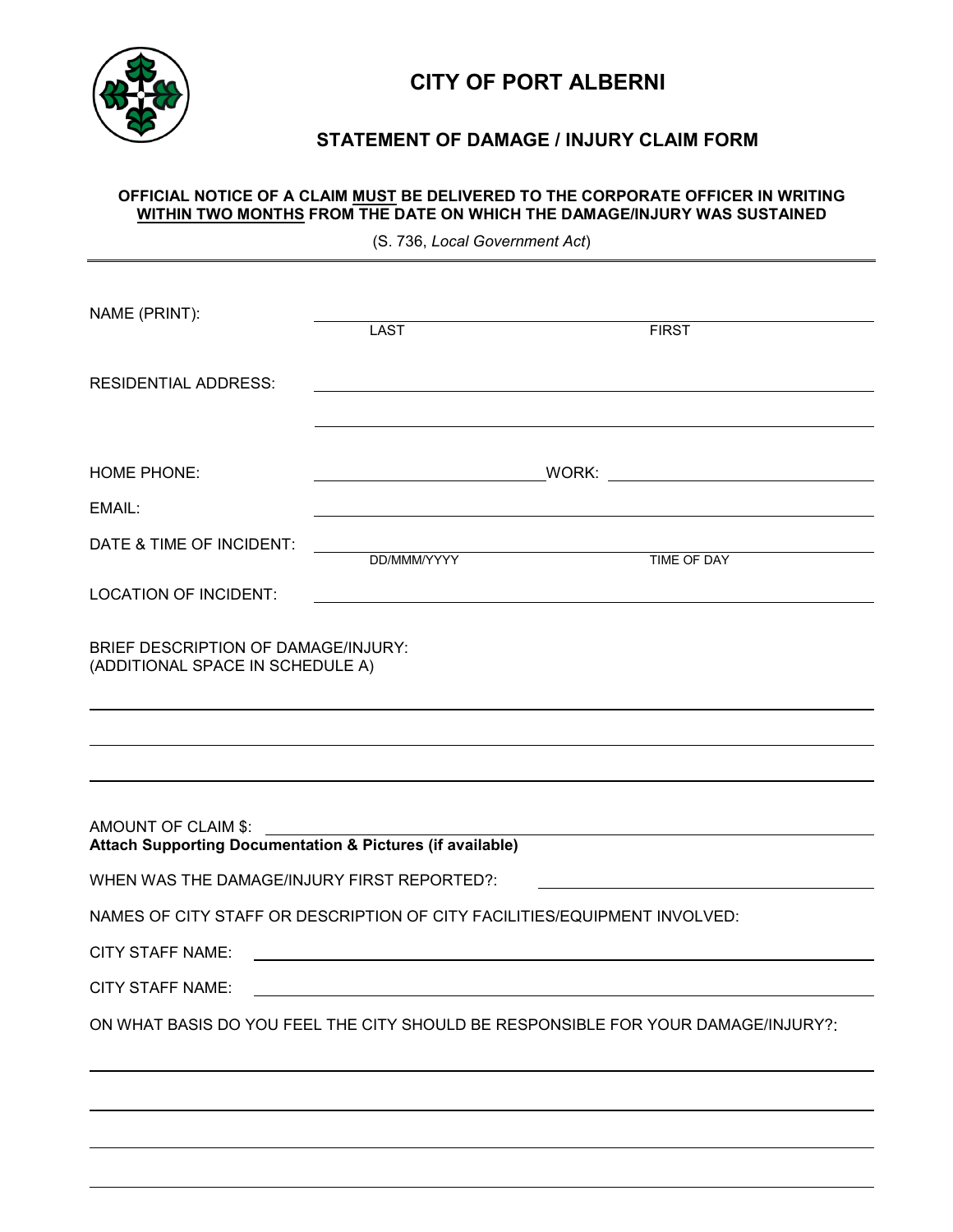#### AS THE OWNER/INJURED PARTY, I CONFIRM THAT:

- 1. This is a correct and accurate statement of the damages/injuries incurred;
- 2. the damage/injury was sustained within two months of the delivery of this claim notice; and,
- 3. I have no insurance of any type under which such damages may be recoverable.

#### SIGNATURE:

### **PLEASE NOTE:**

**This statement is for information purposes only and its receipt in no way infers acceptance of any responsibility by the City of Port Alberni for the damages claimed.** 

### **RETURN COMPLETED CLAIM FORM AND SUPPORTING DOCUMENTS TO:**

Director of Corporate Services City Hall 4850 Argyle Street Port Alberni, BC V9Y 1V8

Telephone: 250.723.2146 Facsimile: 250.723.1003 Email: twyla\_slonski@portalberni.ca